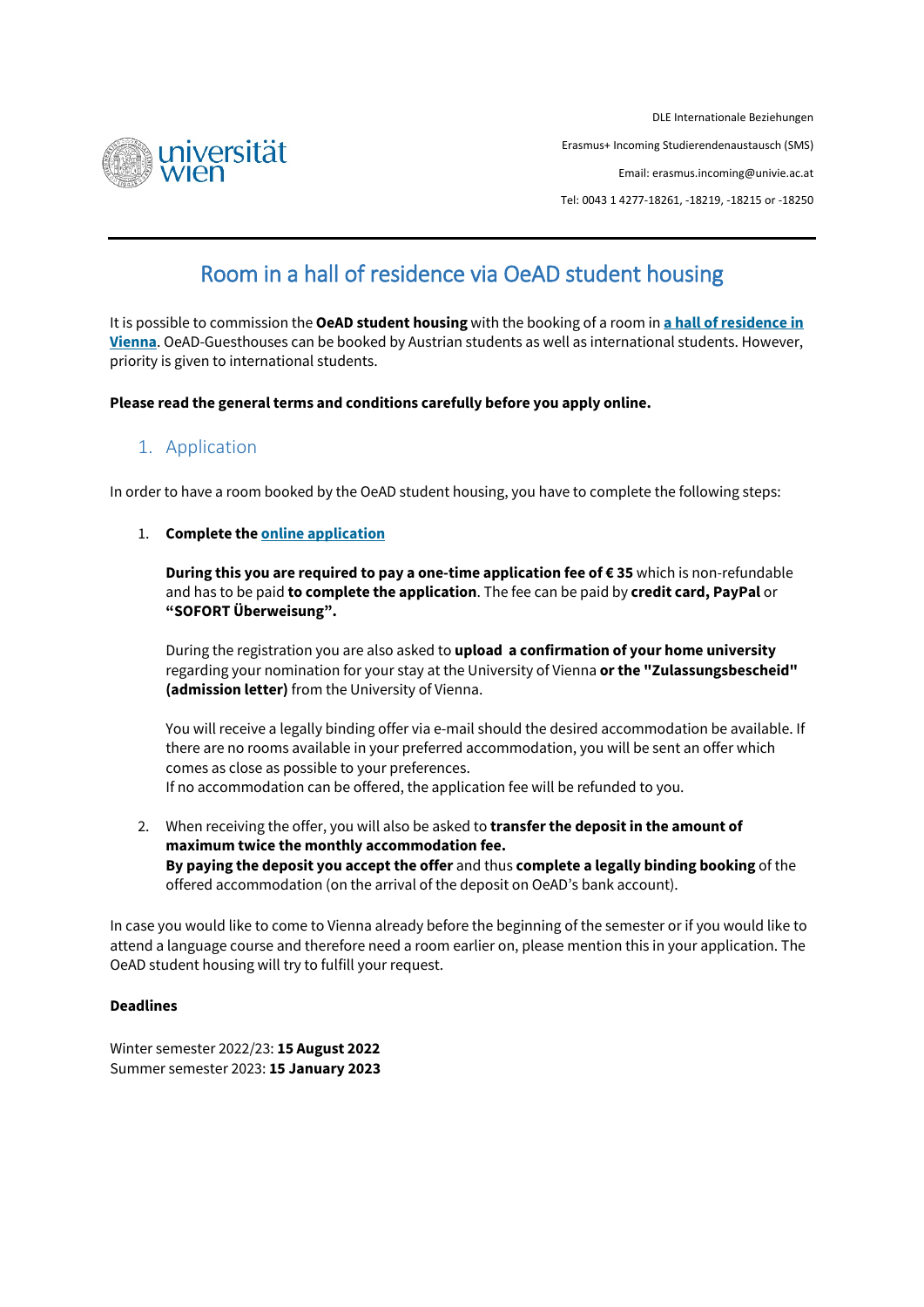

DLE Internationale Beziehungen Erasmus+ Incoming Studierendenaustausch (SMS) Email[: erasmus.incoming@univie.ac.at](mailto:erasmus.incoming@univie.ac.at) Tel: 0043 1 4277-18261, -18219, -18215 or -18250

**By successfully completing your online application incl. paying the application fee before the 15 August (for winter semester) or the 15 January (for summer semester) you are basically guaranteed a place in a hall of residence.** You will also be informed via e-mail, as described above, whether your preferences can be considered.

## 2. Rental period, payment when moving in and key delivery

In the winter semester, the booked period can end at the end of January, given that the booking was originally made for such a time period. If your accommodation has been assigned to end at the end of February and your booking is already binding, it is not possible to move out earlier.

#### **Booking fee and first accommodation fee**

You can find the booking fee in the offer for accommodation. It is calculated on basis of the time frame according to the residence contract. **The complete booking fee amount** is to be paid together with the first accommodation fee **by the 5th of the first booked month**.

#### **Cancellation**

\* After accepting the offer by paying the deposit, you can cancel your booking in writing free of charge (no refund of application fee) within no more than 14 days after closing the contract (the day the deposit arrived on OeAD's bank account).

This option is just possible for online bookings and not for bookings directly made at the office of the OeAD student housing in Vienna.

\* If a written cancellation is submitted more than 14 days after closing the contract but more than 2 months prior to the beginning of the rental period, the booking fee is to be paid. (Example: Your rental period is to start on the 1 October, but you cancel the booking by the 31 July.)

\* If a written cancellation is submitted less than 2 months but more than or exactly 1 month prior to the beginning of the rental period, the booking fee and the accommodation fee for one month are to be paid. (Example: Your rental period is to start on the 1 October, but you cancel the booking between the 1 and the 31 August.)

\* If a written cancellation is submitted less than 1 month prior to the beginning of the rental period, the OeAD will retain the paid deposit. (Example: Your rental period is to start on the 1 October, but you cancel your booking on 1 September or later.)